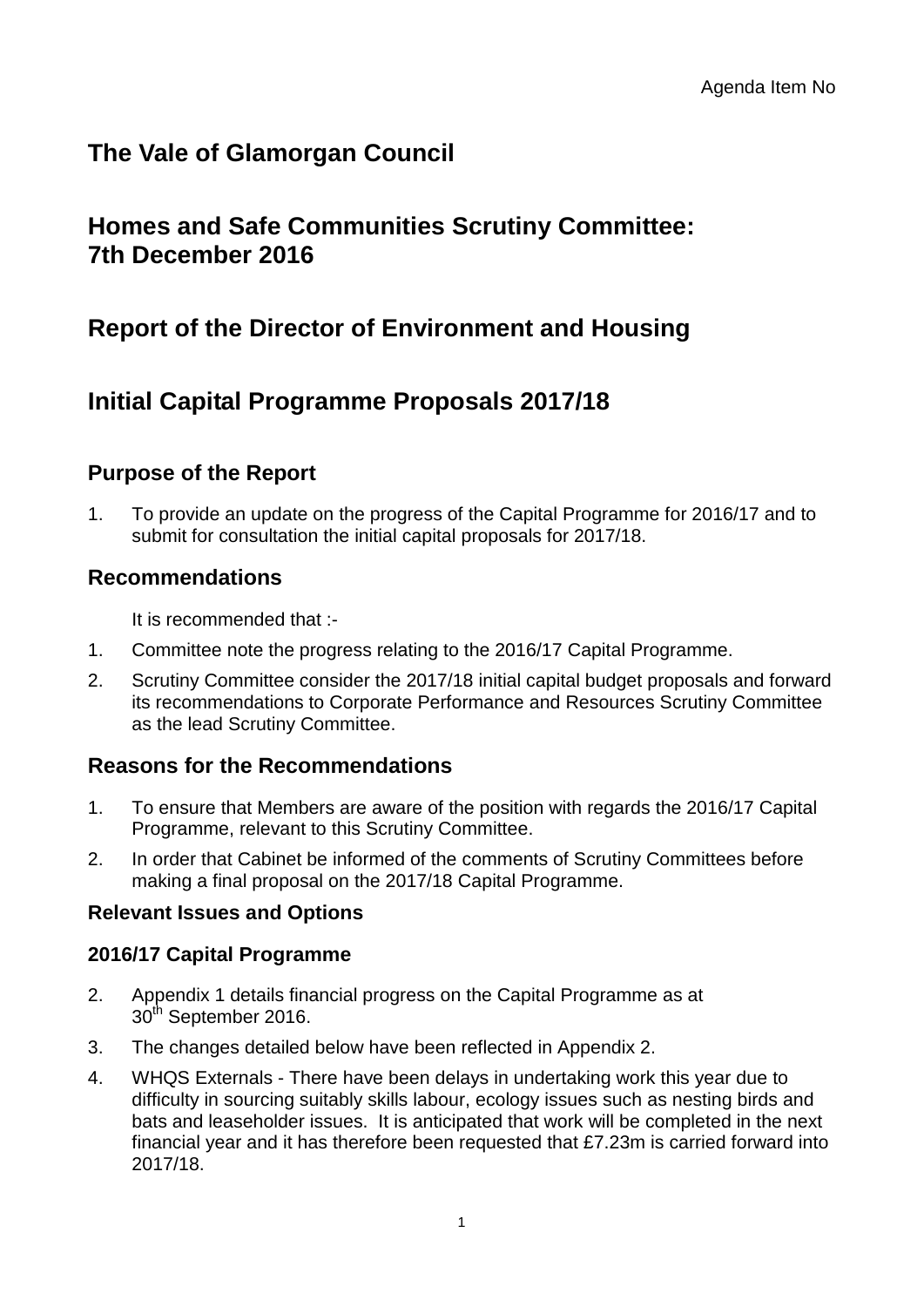- 5. Aids and Adaptions There has been an increase in demand in this area and to cover required works it has been requested that the budget for 2016/17 is increased from £400k to £500k.
- 6. Common Parts As a result of the delay in undertaking the externals works, the start of works under this heading have been delayed as the external works need to be completed first. Work is now due to commence however it has been requested that £1.7m is carried forward into 2017/18.
- 7. Environmental Improvements In a similar manner to the Common Parts work, the delay in external works has delayed the commencement of this scheme. Work will commence this year and a programme of works is being prepared for 2017/18. It has been requested that £400k is carried forward to 2017/18.
- 8. New Build Proposals for new build schemes are being developed and work on site is due to commence prior to the end of this financial year however a full spend is not anticipated and it has been requested that £1.4m is carried forward into 2017/18 to allow schemes to be undertaken.

### **2017/18 to 2021/22 Capital Programme**

- 9. The Welsh Government (WG) announced the provisional 2017/18 General Capital Funding, on 19<sup>th</sup> October 2016. The 2017/18 Capital Settlement is a flatlined capital settlement which for the Vale of Glamorgan Council equates to General Capital Funding of £5.405m which is made up of £2.045m General Capital Grant and £3.360m Supported Borrowing.
- 10. There is no indication of the level of funding likely beyond 2017/18 and therefore in line with the approach adopted in the Medium Term Financial Plan the proposals assume a reduction of 10% for each year of the programme from 2018/19.
- 11. Appendix 2 sets out the Initial Proposals for the Capital Programme between 2017/18 and 2021/22 for schemes relating to this Committee.
- 12. The Council will seek to mitigate the projected deteriorating funding situation by looking to progress only those schemes which are deemed to be a key Corporate Priority and make a clear impact to the Wellbeing and Future Generation priorities. The Council will seek assurances that schemes included in the Capital Programme can be delivered on time and within budget.
- 13. The Major Repairs Allowance (MRA), which is the grant that provides capital funding to the Housing Revenue Account (HRA), has not yet been announced by the Welsh Government for 2017/18. Cabinet will be advised once the announcement is made. An assumption has been made in Appendix 2 that the grant will continue at the allocation reflected in the current business plan of £2.76m in 2017/18 and throughout the period of the Capital Programme.
- 14. In addition to external funding, the Council will finance part of the Capital Programme from its own resources, e.g. capital receipts and reserves.
- 15. The table below details the General Capital Funding and internal resources required to fund the proposed schemes for the Council as a whole.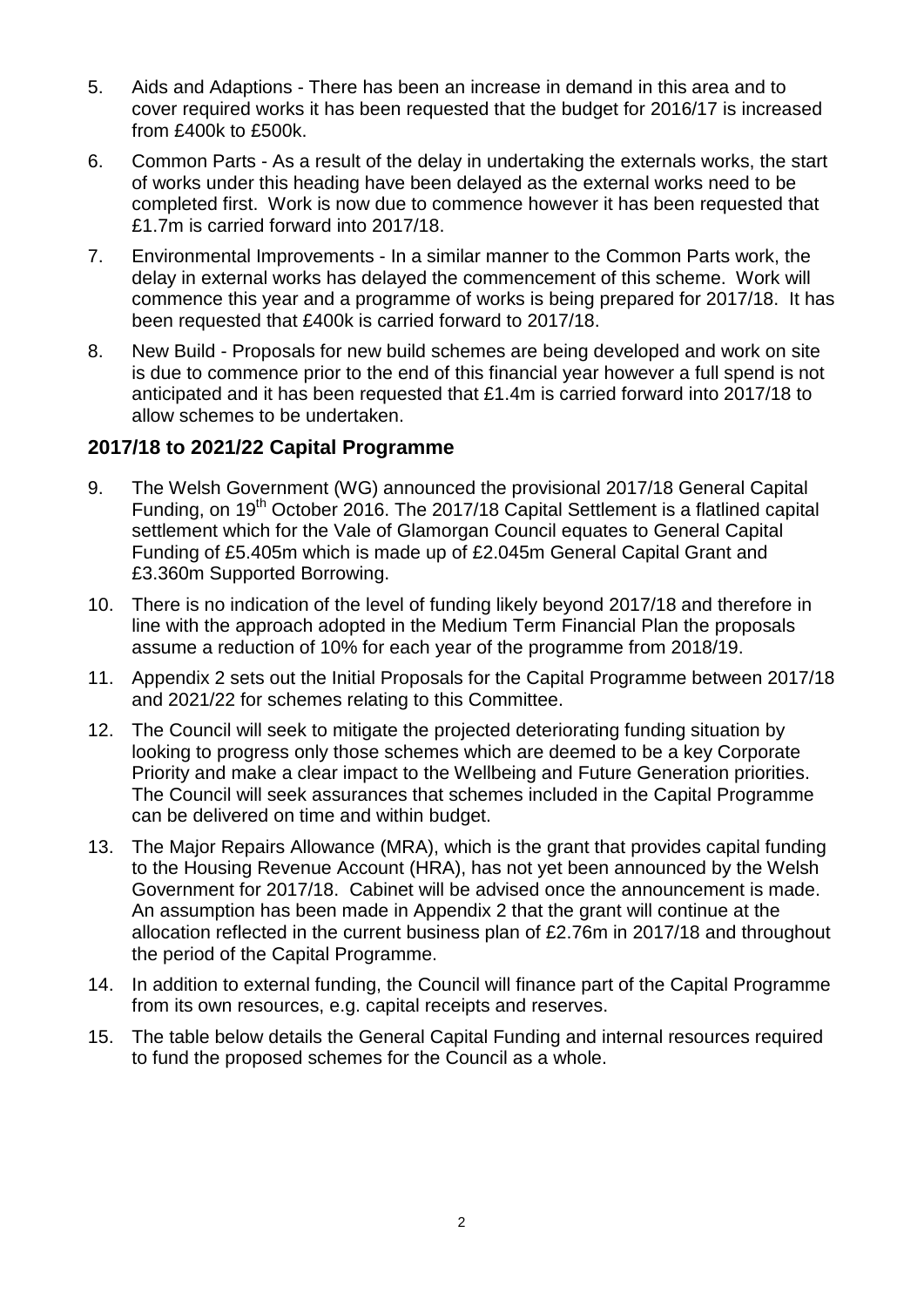| Analysis of Net Funding Required for the Indicative 2017/18 Capital Programme |        |        |  |  |  |  |  |
|-------------------------------------------------------------------------------|--------|--------|--|--|--|--|--|
| <b>GENERAL FUND</b>                                                           | £'000  | £'000  |  |  |  |  |  |
| <b>Welsh Government Resources</b>                                             |        |        |  |  |  |  |  |
| <b>Supported Borrowing</b>                                                    | 3,360  |        |  |  |  |  |  |
| <b>General Capital Grant</b>                                                  | 2,045  |        |  |  |  |  |  |
| <b>Total Welsh Government Resources</b>                                       |        | 5,405  |  |  |  |  |  |
| <b>Council Resources</b>                                                      |        |        |  |  |  |  |  |
| <b>General Capital Receipts</b>                                               | 1,006  |        |  |  |  |  |  |
| Reserves/Leasing                                                              | 7,142  |        |  |  |  |  |  |
| <b>Total Council Resources</b>                                                |        | 8,148  |  |  |  |  |  |
| <b>Net Capital Resources</b>                                                  |        | 13,553 |  |  |  |  |  |
| <b>HOUSING REVENUE ACCOUNT</b>                                                |        |        |  |  |  |  |  |
| <b>Housing Reserves</b>                                                       | 3,631  |        |  |  |  |  |  |
| <b>Housing Unsupported Borrowing</b>                                          | 12,473 |        |  |  |  |  |  |
| <b>Net Capital Resources</b>                                                  |        | 16,104 |  |  |  |  |  |
| <b>Total Net Capital Resources</b>                                            |        |        |  |  |  |  |  |

#### **Capital Bids 2017/18 to 2021/22**

- 16. New capital bids were invited for return by  $30<sup>th</sup>$  September 2016 and the number of bids received was in line with previous years since the 5 year Capital Programme was introduced (2 from Learning and Skills, 11 from Environment and Housing and 3 from Managing Director and Resources) in addition a joint bid was submitted from Housing and Planning. Departments were requested to rank their own bids in order of importance before submission and bids from each Department were forwarded to the Insight Group for evaluation.
- 17. The Insight Group used a number of criteria to assess the Capital Bids. The first criteria used was to classify the nature of the bids, the criteria used is set out below:

| <b>Priority Level</b> | Criteria                                  |
|-----------------------|-------------------------------------------|
| A                     | Health and Safety legislation             |
| B                     | Other Legislation / Statutory Requirement |
| Ci                    | Economic Sense/Invest to Save             |
| Cii                   | Corporate Plan                            |
| Ciii                  | Sufficiency                               |
| D                     | Condition / Suitability                   |
| Е                     | <b>Welsh Government Requirements</b>      |
|                       |                                           |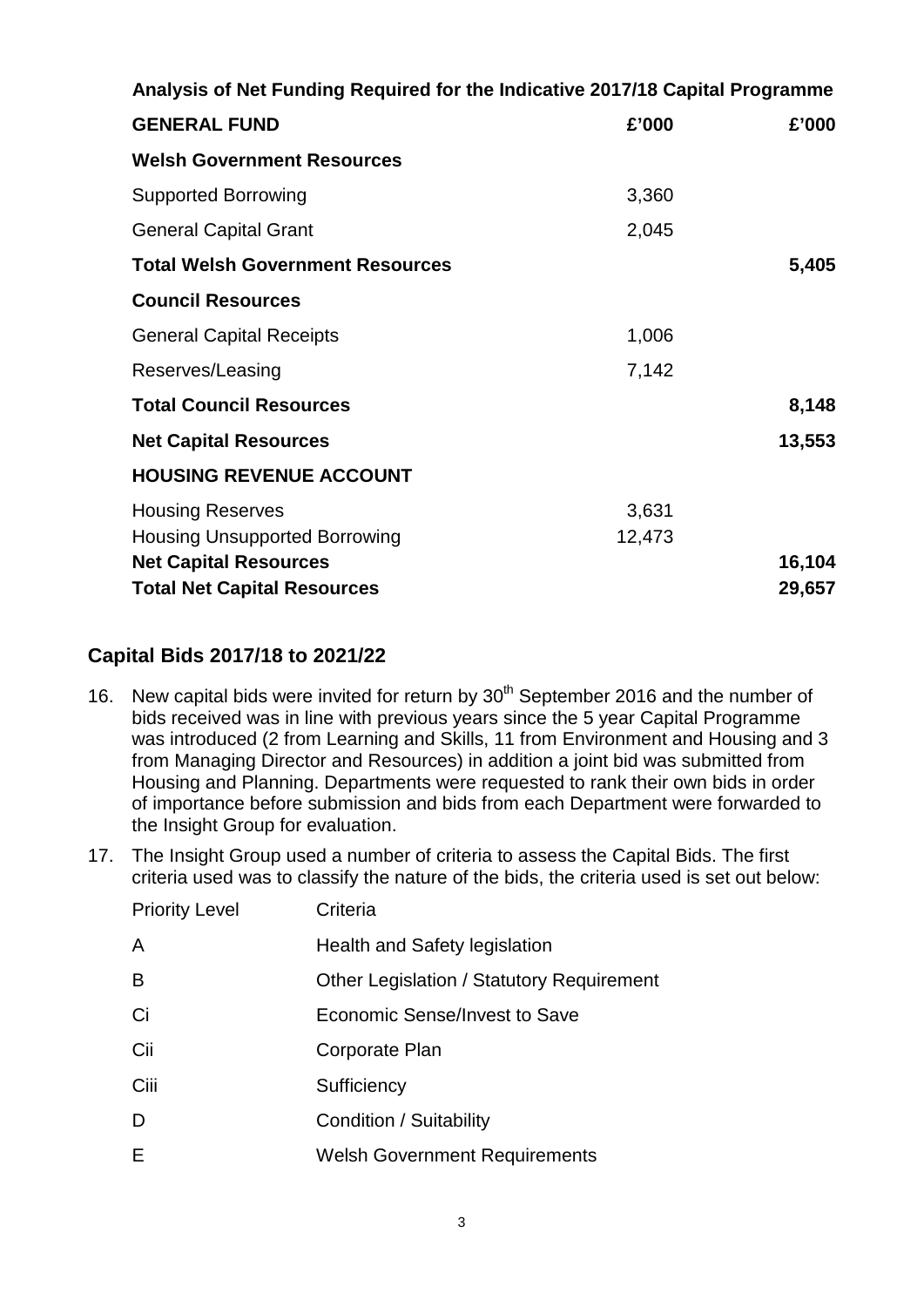#### F Low Priority

- 18. Where bids are rated an A or B on the above criteria there would clearly be a legal obligation to ensure that works are progressed in a timely manner within the confines of the funding available. Schemes that represent an invest to save opportunity or support the achievement of corporate priorities should also be prioritised.
- 19. In addition, in accordance with the criteria set out in the Budget Strategy, the bids were prioritised in terms of their corporate priority and the risk they pose to the Council if they are not pursued. The risk assessment element was undertaken in line with the Council's Corporate Risk Management Strategy as follows:

| ŏ                                              | Catastrophic | <b>MEDIUM</b>                            | <b>MEDIUM/HIGH</b> | <b>HIGH</b>        | <b>VERY HIGH</b>      |  |  |  |
|------------------------------------------------|--------------|------------------------------------------|--------------------|--------------------|-----------------------|--|--|--|
| <b>Possible Impact on</b><br>Mannitude of Risk | High         | <b>MEDIUM/LOW</b><br><b>MEDIUM</b>       |                    | <b>MEDIUM/HIGH</b> | <b>HIGH</b>           |  |  |  |
| Magnitude                                      | Medium       | <b>LOW</b>                               | <b>MEDIUM</b>      | <b>MEDIUM</b>      | <b>MEDIUM/HIGH</b>    |  |  |  |
|                                                | Low          | <b>VERY LOW</b>                          | LOW                | <b>MEDIUM/LOW</b>  | <b>MEDIUM</b>         |  |  |  |
| <b>Risk Matrix</b>                             |              | <b>Very Unlikely</b>                     | Possible           | Probable           | <b>Almost Certain</b> |  |  |  |
|                                                |              | Likelihood/Probability of Risk Occurring |                    |                    |                       |  |  |  |

20. Taking into account the nature of capital schemes, the following criteria were applied to assess corporate priority:

| <b>Corporate Priority</b>                                                                                                                                                  | Score |
|----------------------------------------------------------------------------------------------------------------------------------------------------------------------------|-------|
| Commitments and areas where the Council has no control over the<br>expenditure, e.g. contractual and legal commitments, absolute minimum<br>statutory service, taxes, etc. | 3     |
| Very high priority (publicly announced commitment e.g. items included in<br>the Community Strategy, Corporate Plan etc.)                                                   | っ     |
| "Invest to Save" and preventative expenditure                                                                                                                              | っ     |
| Statutory expenditure above the absolute minimum and other priorities                                                                                                      |       |
| Low Priority                                                                                                                                                               |       |

- 21. The bids were also reviewed for the contribution that they made to the Wellbeing and Future Generations criteria as set out below;
	- Long Term
	- Integration
	- Collaboration
	- Prevention
	- Involvement.
- 22. Each scheme was awarded one point for every one of the outcomes that it met to a maximum of 5.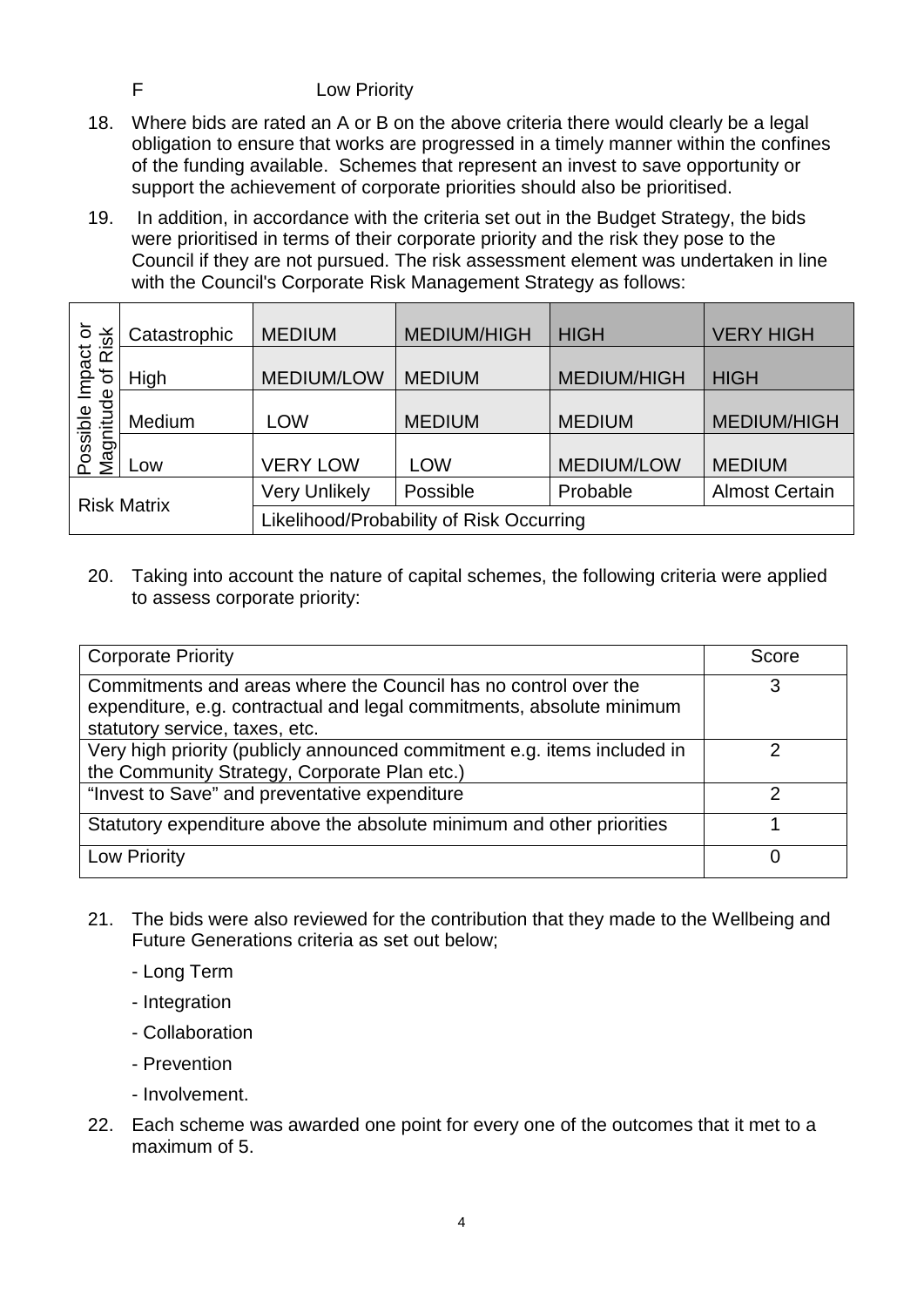- 23. Only those schemes assessed as corporate priority 1 or higher and medium risk or higher are included in these proposals. In addition the schemes put forward should contribute to at least three Wellbeing and Future Generations outcomes and should have a scheme priority factor of either A/B/Ci/Cii/Ciii. The bids that did not meet these criteria were excluded from consideration as there was insufficient funding available. There were no such bids for this Committee.
- 24. The following table sets out the bid that has been proposed to be funded for this Committee.

| <b>Successful Bids</b>    | 2017/18 | 2018/19 | 2019/20 | Total |
|---------------------------|---------|---------|---------|-------|
|                           | £'000   | £'000   | £'000   | £'000 |
| Housing Regeneration Area | 150     | 300     | 300     | 750   |

25. The Initial Revenue Budget Proposals report, presented to Cabinet on 14<sup>th</sup> November 2016, projected that the outturn for the Policy budget in 2016/17 would be a favourable variance of £4m. It proposed that £3m should be transferred into the Visible Services reserve and part of this funding related to a joint bid submitted by the Housing and Development Services departments, for an amount of £1.927m, to fund the Gypsy / Traveller site scheme. However, Cabinet on 14<sup>th</sup> November 2016. minute number C3362 stated that transferring of money into the Visible Services Reserve was considered to be premature, given the context of the budget and therefore recommended "That the sum of £4 million be set aside to the General Fund and consideration be given for that allocation to be used to offset the shortfall in the revenue budget and/or used for capital schemes, the details of which will be considered by the budget working group before the final revenue proposals are presented to Cabinet and Council for approval". Minute C3363 which relates to the Initial Capital Programme Proposals report stated that the schemes which were proposed to be funded from the £3m should be reduced accordingly and resolved "That the Initial Capital Programme Proposals for 2017/18 to 2021/22, as amended by reason of resolution (2) of the Initial Revenue Budget Proposals 2017/18 report, be approved for consultation with the relevant Scrutiny Committees". Appendix 2 attached to this report has therefore been updated to reflect this change.

#### **Housing Improvement Plan**

26. The 2016/17 Housing Improvement Programme budget currently totals £34.147m. It has been requested above that £10.73m is carried forward into 2017/18. The amended programme also reflects the £100k increase in the Aids and Adaptations budget. The funding of the 2016/17 programme has therefore been amended as set out in the table below: -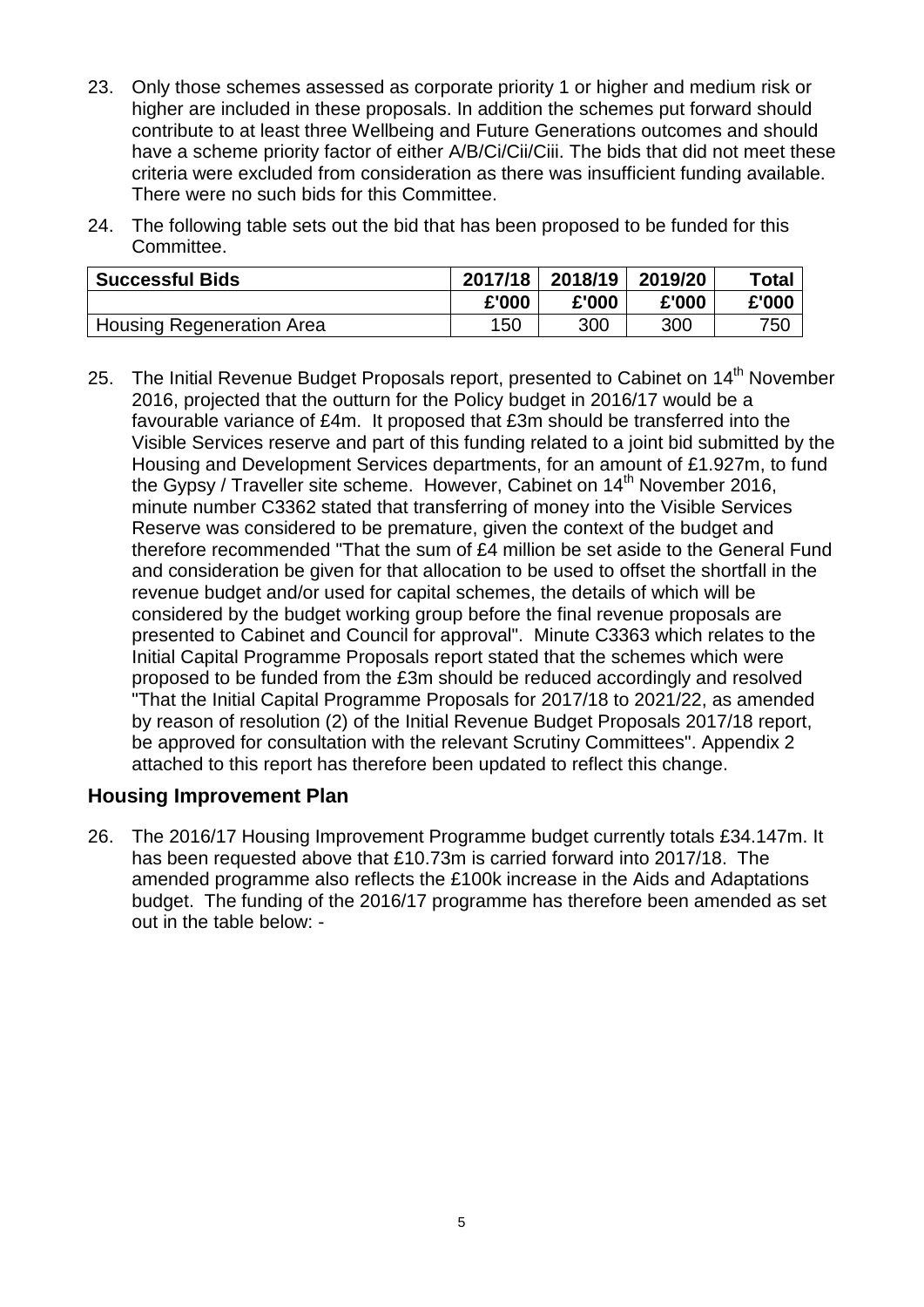| <b>Funding</b>                 | <b>Current 2016/17</b><br>£'000 | <b>Amended 2016/17</b><br>£'000 |
|--------------------------------|---------------------------------|---------------------------------|
| Major Repairs Allowance Grant  | 2,770                           | 2,770                           |
| <b>Other Grant</b>             | 251                             | 251                             |
| <b>Housing Capital Receipt</b> | 0                               | 0                               |
| <b>Housing Reserves</b>        | 2,931                           | 6,231                           |
| <b>Unsupported Borrowing</b>   | 28,195                          | 14,265                          |
| <b>Total</b>                   | 34,147                          | 23,517                          |

#### **Next Steps**

- 27. The next stage is for the estimates to be submitted to Scrutiny Committees for consultation. Each Scrutiny Committee will be asked to first consider the Initial Capital Programme proposals as shown in Appendix 2 and to make any recommendations for changes. If they wish to make a change, the reason for this needs to be recorded in order to assist the Cabinet and the Budget Working Group (BWG) in drawing up the final proposals. Corporate Performance and Resources Scrutiny Committee is the lead Scrutiny Committee and will consider both the Initial Capital Budget Proposals and any recommendations that other Scrutiny Committees have made. The responses of Scrutiny Committee must be made no later than the 13<sup>th</sup> December 2016.
- 28. Managers will be asked to revisit the schemes included in Appendix 2 and to confirm final costs and spend profile prior to the final proposals being presented to Cabinet.
- 29. Currently, the approved timetable requires Cabinet to approve the final budget proposals by no later than the 20<sup>th</sup> February 2017 and that Cabinet's final Capital Programme proposals will be considered by Council at a meeting to be held on 1<sup>st</sup> March 2017 to enable the Council Tax to be set by 11<sup>th</sup> March 2017.

# **Resource Implications (Financial and Employment)**

- 30. The total net capital expenditure of the proposed programme in Appendix 2, over the 5 years, is approximately £98.628m.
- 31. If all proposed schemes for the Council as a whole are approved, the effect on General Fund useable capital receipts will be as shown in the following table.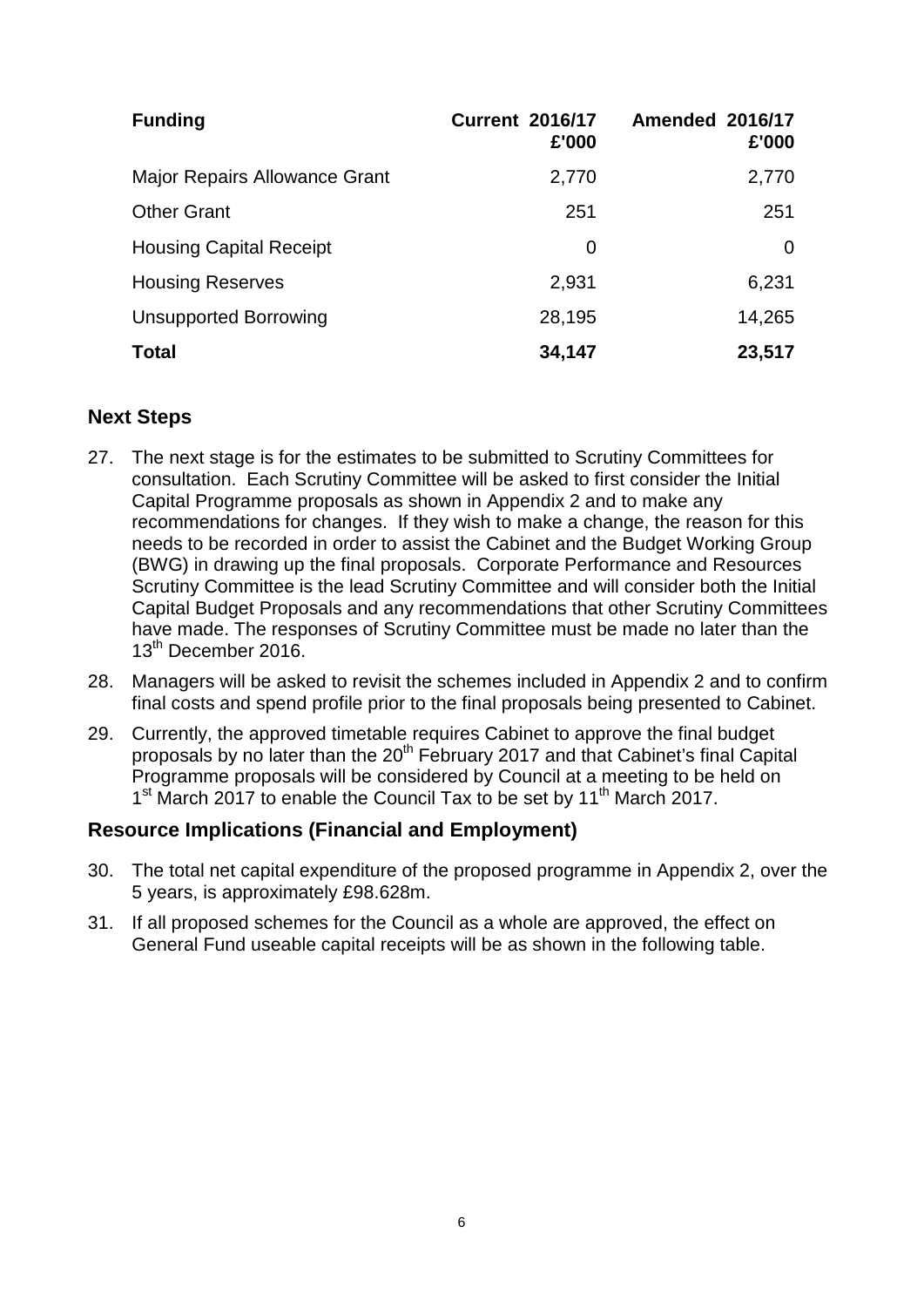| <b>Capital Receipts</b>                              | General        | <b>Ringfenced</b><br><b>Social</b><br><b>Services</b> | <b>Ringfenced</b><br><b>Education</b> |  |
|------------------------------------------------------|----------------|-------------------------------------------------------|---------------------------------------|--|
|                                                      | £000's         | £000's                                                | £000's                                |  |
| Anticipated Balance as at 1 <sup>st</sup> April 2017 | 2,343          | 1,327                                                 | 1,299                                 |  |
| Anticipated Requirements - 2017/18                   | (1,006)        | $\overline{0}$                                        | $\overline{0}$                        |  |
| Anticipated Receipts - 2017/18                       | $\overline{0}$ | 0                                                     | $\Omega$                              |  |
| Balance as at 31 <sup>st</sup> March 2018            | 1,337          | 1,327                                                 | 1,299                                 |  |
| Anticipated Requirements - 2018/19                   | $\overline{0}$ | (1, 327)                                              | $\overline{0}$                        |  |
| Anticipated Receipts - 2018/19                       | $\Omega$       | 0                                                     | 8,414                                 |  |
| Balance as at 31 <sup>st</sup> March 2019            | 1,337          | $\bf{0}$                                              | 9,713                                 |  |
| Anticipated Requirements - 2019/20                   | (405)          | 0                                                     | (3,764)                               |  |
| Anticipated Receipts - 2019/20                       | $\Omega$       | 0                                                     | 1,875                                 |  |
| Balance as at 31 <sup>st</sup> March 2020            | 932            | $\mathbf 0$                                           | 7,824                                 |  |
| Anticipated Requirements - 2020/21                   | (659)          | 0                                                     | (7, 824)                              |  |
| Anticipated Receipts - 2020/21                       | $\Omega$       | $\overline{0}$                                        | $\Omega$                              |  |
| Balance as at 31 <sup>st</sup> March 2021            | 273            | 0                                                     | $\bf{0}$                              |  |
| Anticipated Requirements - 2021/22                   | 0              | 0                                                     | $\overline{0}$                        |  |
| Anticipated Receipts - 2021/22                       | $\overline{0}$ | $\overline{0}$                                        | $\mathbf 0$                           |  |
| Balance as at 31 <sup>st</sup> March 2022            | 273            | 0                                                     | $\boldsymbol{0}$                      |  |
| Anticipated Requirements - 2022/23                   | $\Omega$       | 0                                                     | $\mathbf 0$                           |  |
| Anticipated Receipts - 2022/23                       | $\Omega$       | $\Omega$                                              | $\overline{0}$                        |  |
| Balance as at 31 <sup>st</sup> March 2023            | 273            | 0                                                     | $\bf{0}$                              |  |

32. In line with the overall strategy and specific suggestions proposed by the BWG, in order to resource the Capital Programme, reserves will be utilised over the period of the Capital Programme 2017/18 to 2021/22.

33. The Project Fund will be used to fund schemes assessed on an invest to save basis, and in certain circumstances business critical schemes may also be funded from this reserve with the prior approval of the Head of Finance. The projected usage of this reserve over the period of the Capital Programme is shown below.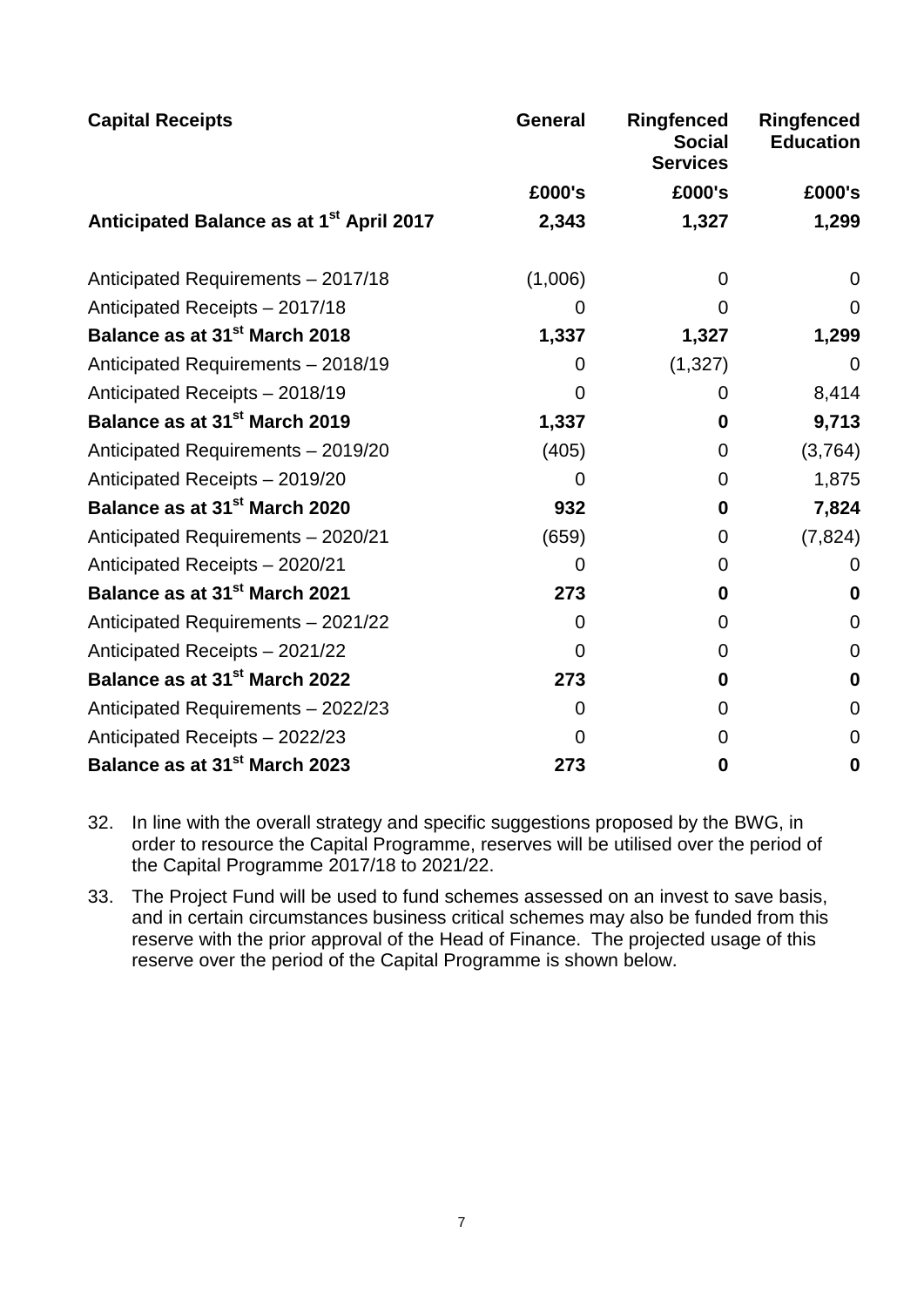| <b>Project Fund</b>                                  | £'000             |
|------------------------------------------------------|-------------------|
| Anticipated Balance as at 1 <sup>st</sup> April 2017 | 2,749             |
| Anticipated Requirements - 2017/18                   | (530)             |
| Anticipated Receipts - 2017/18                       | $\Omega$          |
| Balance as at 31 <sup>st</sup> March 2018            | 2,219             |
| Anticipated Requirements - 2018/19                   | 0                 |
| Anticipated Receipts - 2018/19                       | 0                 |
| Balance as at 31 <sup>st</sup> March 2019            | 2,219             |
| Anticipated Requirements - 2019/20                   | $\mathbf{\Omega}$ |
| Anticipated Receipts - 2019/20                       | 0                 |
| Balance as at 31 <sup>st</sup> March 2020            | 2,219             |
| Anticipated Requirements - 2020/21                   | (212)             |
| Anticipated Receipts - 2020/21                       | 0                 |
| Balance as at 31 <sup>st</sup> March 2021            | 2,007             |
| Anticipated Requirements - 2021/22                   | $\mathbf{\Omega}$ |
| Anticipated Receipts - 2021/22                       | O                 |
| Balance as at 31 <sup>st</sup> March 2022            | 2,007             |

34. The above forecast balances need to be seen in the context of significant pressures for spending which are not yet included in the Capital Programme. These include the backlog of school, highways and buildings improvements.

#### **Sustainability and Climate Change Implications**

- 35. The bids have also been evaluated for Sustainable Development. The four areas of Sustainable Development to be considered are:
- Living within environmental limits
- Ensuring a strong, healthy and just society
- Achieving a sustainable economy
- Promoting good governance.
- 36. Sustainability checklists were submitted by Project Managers for each of the proposed bids included in Appendix 2. These were reviewed by the Insight Group, with a view to ensuring that wherever possible the four sustainable targets are addressed.

#### **Legal Implications (to Include Human Rights Implications)**

37. The Council is required to show that capital expenditure is covered by identified resources.

#### **Crime and Disorder Implications**

38. The obligations of the Council with regard to Section 17 need to be fully considered in the budget decision making process.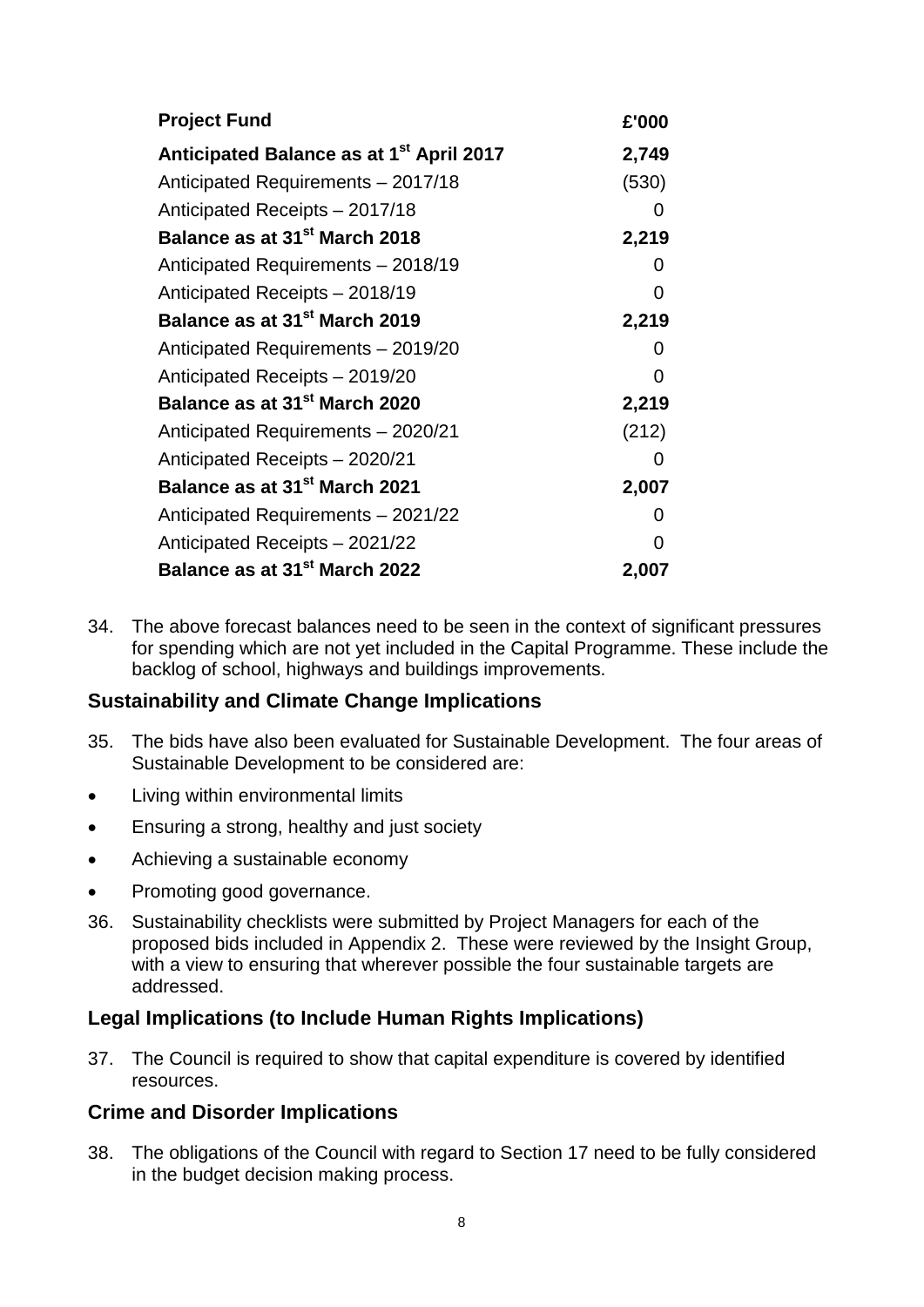# **Equal Opportunities Implications (to include Welsh Language issues)**

39. Additional finance improves the Council's opportunities for assisting disadvantaged members of society.

## **Corporate/Service Objectives**

40. Funds allocated contribute to the wide range of corporate service objectives as set out in the Corporate Plan.

#### **Policy Framework and Budget**

41. This report follows the procedure laid down in the constitution for the making of the budget. The 2017/18 budget proposals will require the approval of Council. The proposals for amendments to the 2016/17 Capital Programme are the responsibility of Cabinet.

### **Consultation (including Ward Member Consultation)**

42. All Scrutiny Committees will be consulted on the proposals.

#### **Relevant Scrutiny Committee**

43. The lead Scrutiny Committee is Corporate Performance and Resources.

#### **Background Papers**

Bids received from departments Correspondence received from the Welsh Government

# **Contact Officer**

Capital Accountant, Resources

# **Officers Consulted**

The following Officers have been consulted on the contents of this report:- Corporate Management Team Budget Working Group

# **Responsible Officer:**

Miles Punter, Director of Environment and Housing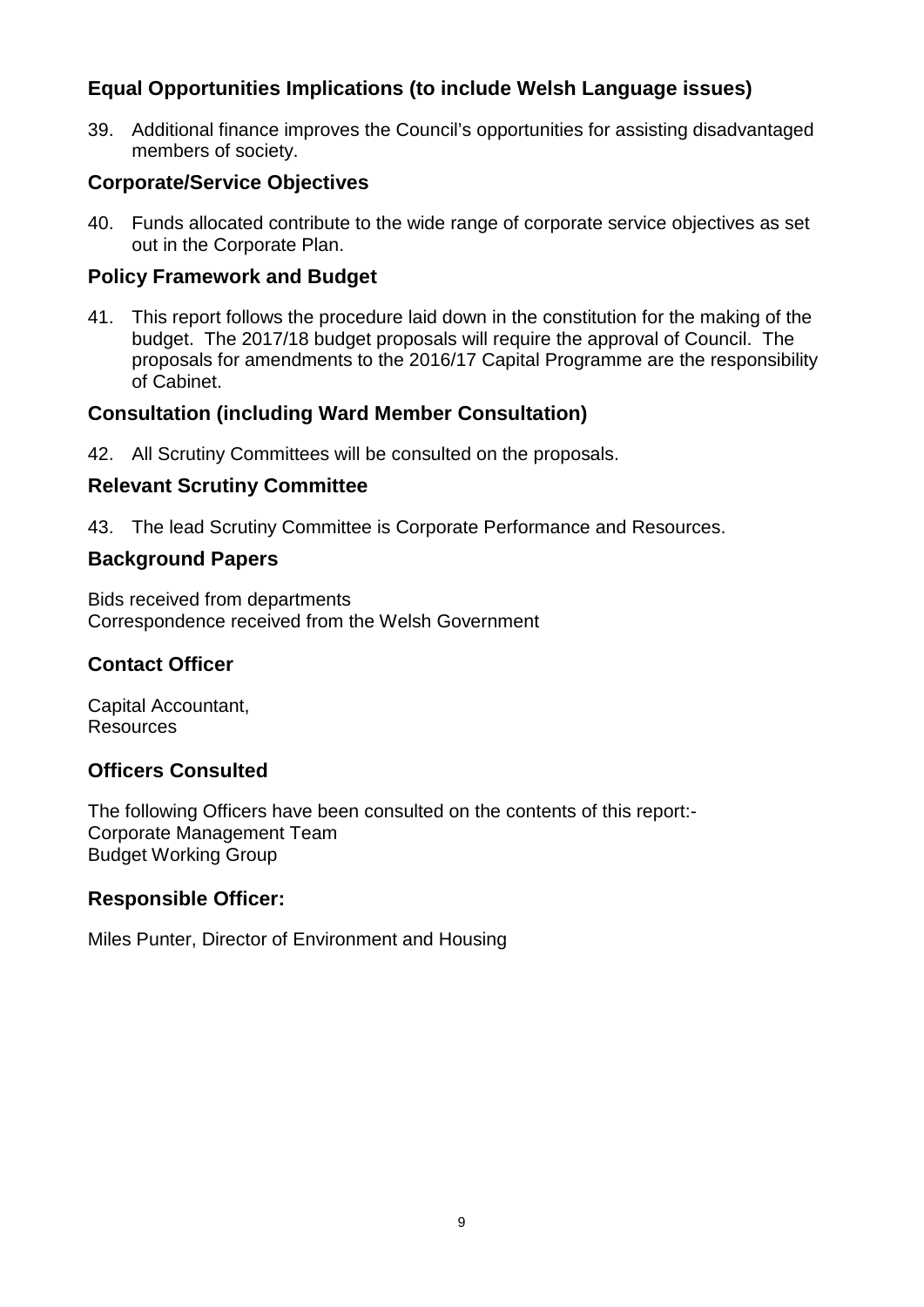| <b>CAPITAL MONITORING</b> |               |                                              |                  |                  |                   |                | APPENDIX *                                                                      |
|---------------------------|---------------|----------------------------------------------|------------------|------------------|-------------------|----------------|---------------------------------------------------------------------------------|
|                           |               | FOR THE PERIOD ENDED 30th SEPTEMBER 2016     |                  |                  |                   |                |                                                                                 |
| <b>PROFILE</b>            | <b>ACTUAL</b> |                                              | <b>APPROVED</b>  | <b>PROJECTED</b> | <b>VARIANCE</b>   | <b>PROJECT</b> | <b>COMMENTS</b>                                                                 |
| TO                        | <b>SPEND</b>  |                                              | <b>PROGRAMME</b> | <b>OUTTURN</b>   | <b>AT OUTTURN</b> | <b>SPONSOR</b> |                                                                                 |
| <b>DATE</b>               | 2016/17       |                                              | 2016/17          | 2016/17          | 2016/17           |                |                                                                                 |
| £000                      | £000          |                                              | £000             | £000             | £000              |                |                                                                                 |
|                           |               | <b>Housing Improvement Programme</b>         |                  |                  |                   |                |                                                                                 |
| 125                       |               | 125 WHQS Internals                           | 3,127            | 3,127            |                   | 0 M Punter     | Completion of scheme from previous years and in process of finanlising accounts |
| 3,959                     |               | 3.959 WHQS Externals                         | 19,294           | 12,064           |                   | 7.230 M Punter | There have been delays in completing works. Slippage of £7.23m requested        |
|                           |               | 41 Jenner Road                               | 920              | 920              |                   | IM Punter      | Currently on site                                                               |
|                           |               | 0 Clive Place                                | 113              | 113              |                   | 0 M Punter     | Work due for completion in February 2017                                        |
|                           |               | 41 St Lukes                                  | 1,059            | 1,059            |                   | 0 M Punter     | Work due for completion in February 2017                                        |
|                           |               | 81 St Pauls                                  | 457              | 457              |                   | 0 M Punter     | Works now complete finalising accounts                                          |
| 140                       |               | 140 Williams Crescent                        | 1,354            | 1,354            |                   | 0 M Punter     | Work due for completion in March 2017                                           |
|                           |               | 0 Emergency Works                            | 550              | 550              |                   | 0 M Punter     | In process of delivering works as required                                      |
| 115                       |               | 115 Aids and Adaptations                     | 400              | 500              |                   | (100) M Punter | Additional works identified                                                     |
|                           |               | ORegeneration                                | 245              | 245              |                   | M Punter       | Tenders received and work due to commence shortly.                              |
|                           |               | Common Parts                                 | 3,200            | 1,500            |                   | 1.700 M Punter | Commencing fire safety works. Slippage of £1.7m requested                       |
| 37                        |               | 37 WHQS Environmental Improvements           | 1,027            | 627              |                   | 400 M Punter   | Schemes are now commencing. Slippage of £400k requested                         |
| 72                        |               | 72 General Improvements                      | 100              | 100              |                   | 0 M Punter     | In process of delivering works                                                  |
| 250                       |               | 250 Gibbonsdown Project                      | 250              | 250              |                   | 0 M Punter     | Scheme complete                                                                 |
|                           |               | New Build                                    | 1,800            | 400              |                   | 1.400 M Punter | In process of developing scheme. Sliipage of £1.4m requested                    |
|                           |               | 0 Digital Highway in Sheltered Accommodation | 32               | 32               |                   | 0 M Punter     |                                                                                 |
|                           |               | ICF - Longmeadow Court Reablement Units      | 219              | 219              |                   | 0 M Punter     | Scheme to be funded from ICF                                                    |
| 4.863                     | 4.863         | <b>Total Housing Services</b>                | 34,147           | 23,517           | 10.630            |                |                                                                                 |
|                           |               |                                              |                  |                  |                   |                |                                                                                 |
|                           |               | <b>Private Housing</b>                       |                  |                  |                   |                |                                                                                 |
| 65'                       |               | 651 Disabled Facilities Grant                | 1,300            | 1,300            |                   | 0B Guy         | In the process of issuing grants                                                |
| 338                       |               | 338 Castleland Renewal Area                  | 1,744            | 1,744            |                   | 0B Guy         | Part Welsh Government funded scheme                                             |
|                           |               | 9 Penarth Renewal Area                       | 205              | 205              |                   | B Guy          | Part Welsh Government funded scheme                                             |
| 998                       | 998           | <b>Total Private Housing</b>                 | 3,249            | 3.249            |                   |                |                                                                                 |
| 5.861                     |               | 5.861 COMMITTEE TOTAL                        | 37,396           | 26.766           | 10.630            |                |                                                                                 |